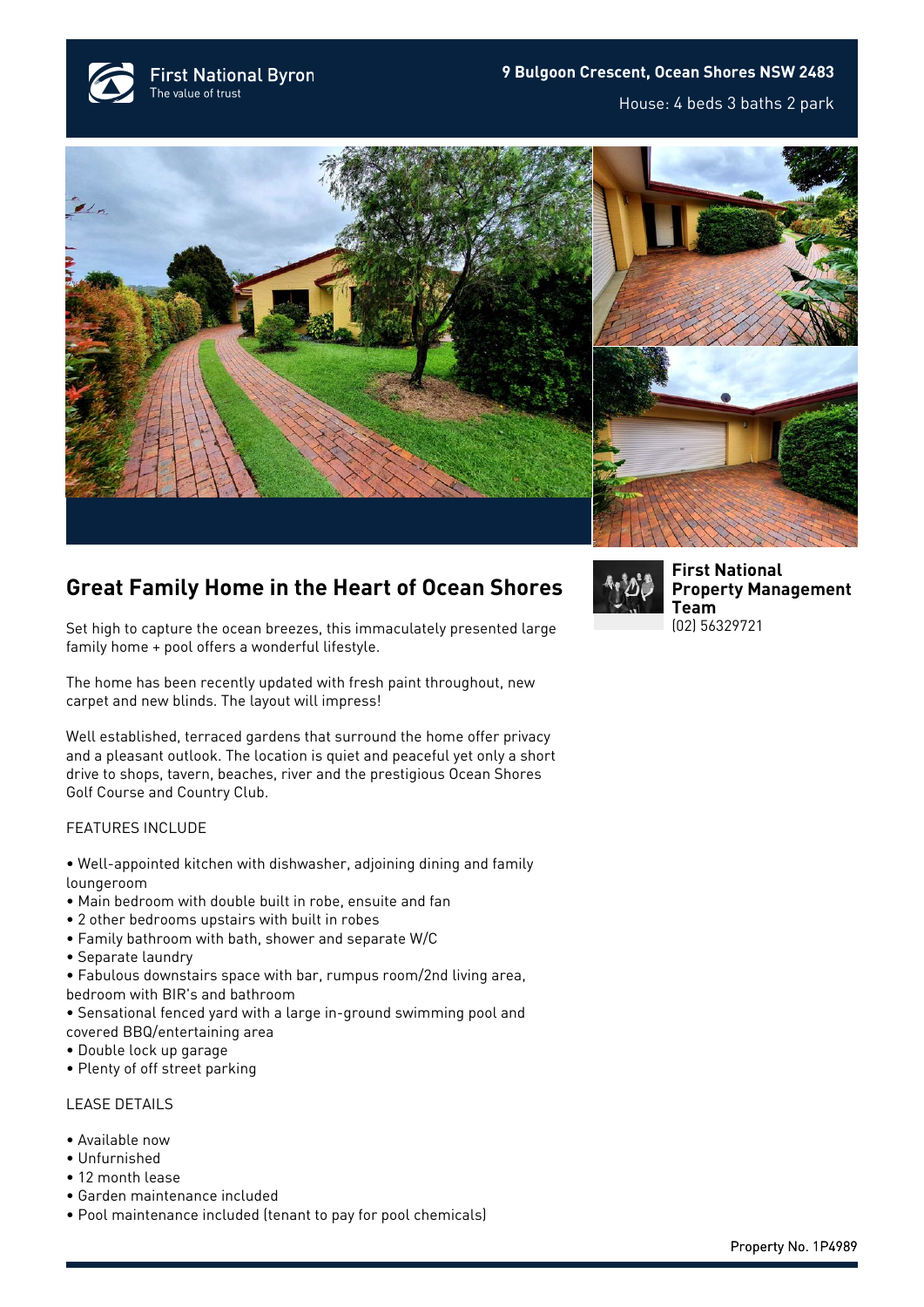

• Small dog considered on application